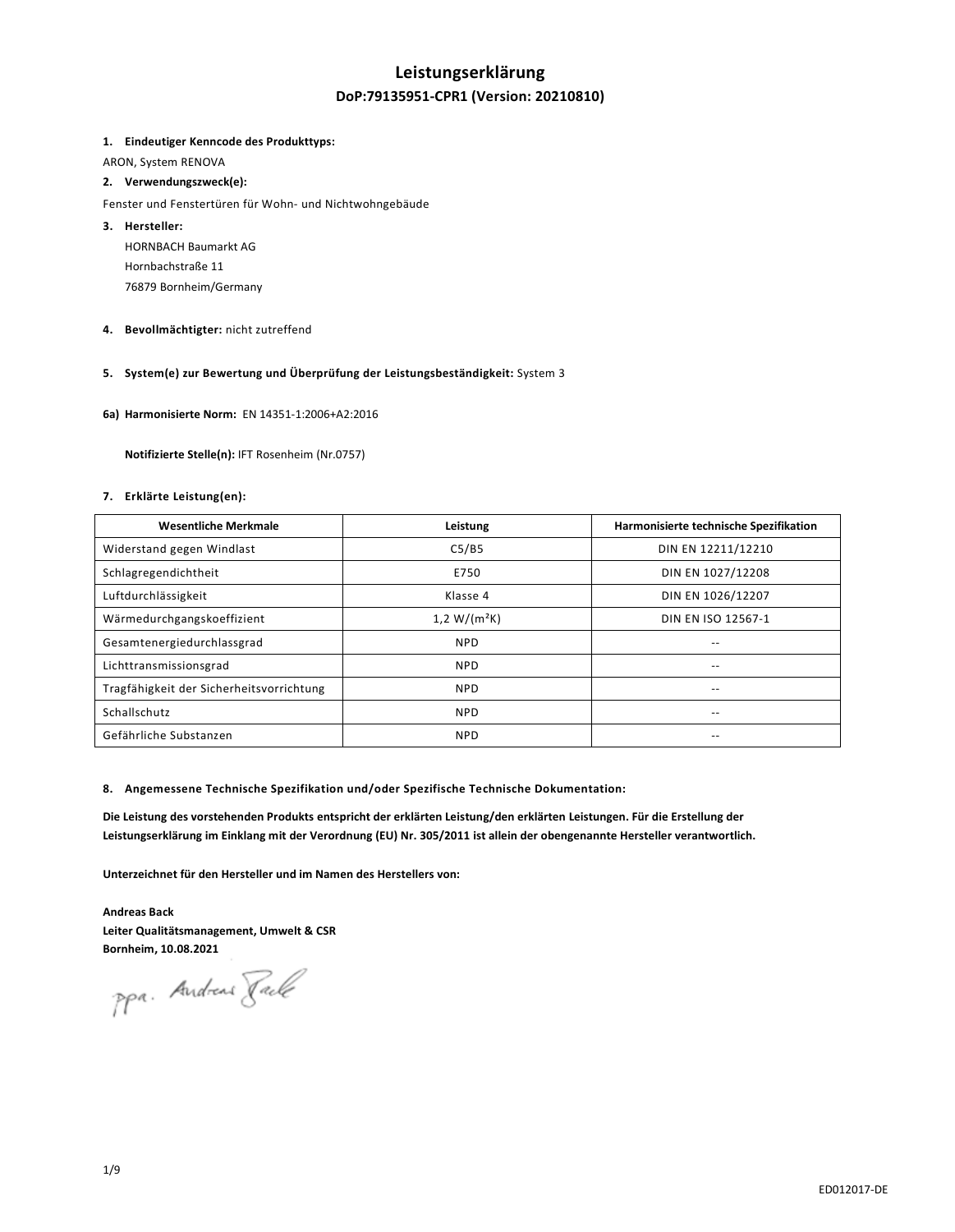# **Declaration of Performance**

## **DoP:79135951-CPR1 (Version: 20210810)**

### **1. Unique identification code of the product type:**

ARON, RENOVA system

## **2. Purpose(s):**

Windows and French doors for residential and non-residential buildings

## **3. Manufacturer:**

HORNBACH Baumarkt AG Hornbachstraße 11 76879 Bornheim/Germany

**4. Authorised officer:** Not applicable

## **5. System(s) for the assessment and verification of constancy of performance:** System 3

**6a) Harmonised standard:** EN 14351-1:2006+A2:2016

 **Notified body/bodies:** IFT Rosenheim (No. 0757)

### **7. Declared performance(s):**

| <b>Essential characteristics</b>     | Performance      | Harmonised technical specification    |
|--------------------------------------|------------------|---------------------------------------|
| Resistance to wind load              | C5/B5            | DIN EN 12211/12210                    |
| Driving rain resistance              | E750             | DIN EN 1027/12208                     |
| Air permeability                     | Class 4          | DIN EN 1026/12207                     |
| Heat transfer coefficient            | 1.2 W/( $m^2K$ ) | DIN EN ISO 12567-1                    |
| Total energy transmittance           | <b>NPD</b>       | $-$                                   |
| Light transmittance                  | <b>NPD</b>       |                                       |
| Bearing capacity of safety equipment | <b>NPD</b>       | $\hspace{0.05cm}$ – $\hspace{0.05cm}$ |
| Sound insulation                     | <b>NPD</b>       | $\overline{\phantom{a}}$              |
| Harmful substances                   | <b>NPD</b>       | $\overline{\phantom{a}}$              |

#### **8. Appropriate Technical Documentation and/or Specific Technical Documentation:**

**The performance of the product identified above is in conformity with the set of declared performance/s. This declaration of performance is issued, in accordance with Regulation (EU) No 305/2011, under the sole responsibility of the manufacturer identified above.** 

**Signed for and on behalf of the manufacturer by:** 

**Andreas Back Head of Quality Assurance, Environmental Issues & CSR At Bornheim on 10.08.2021** 

ppa. Andreas Fack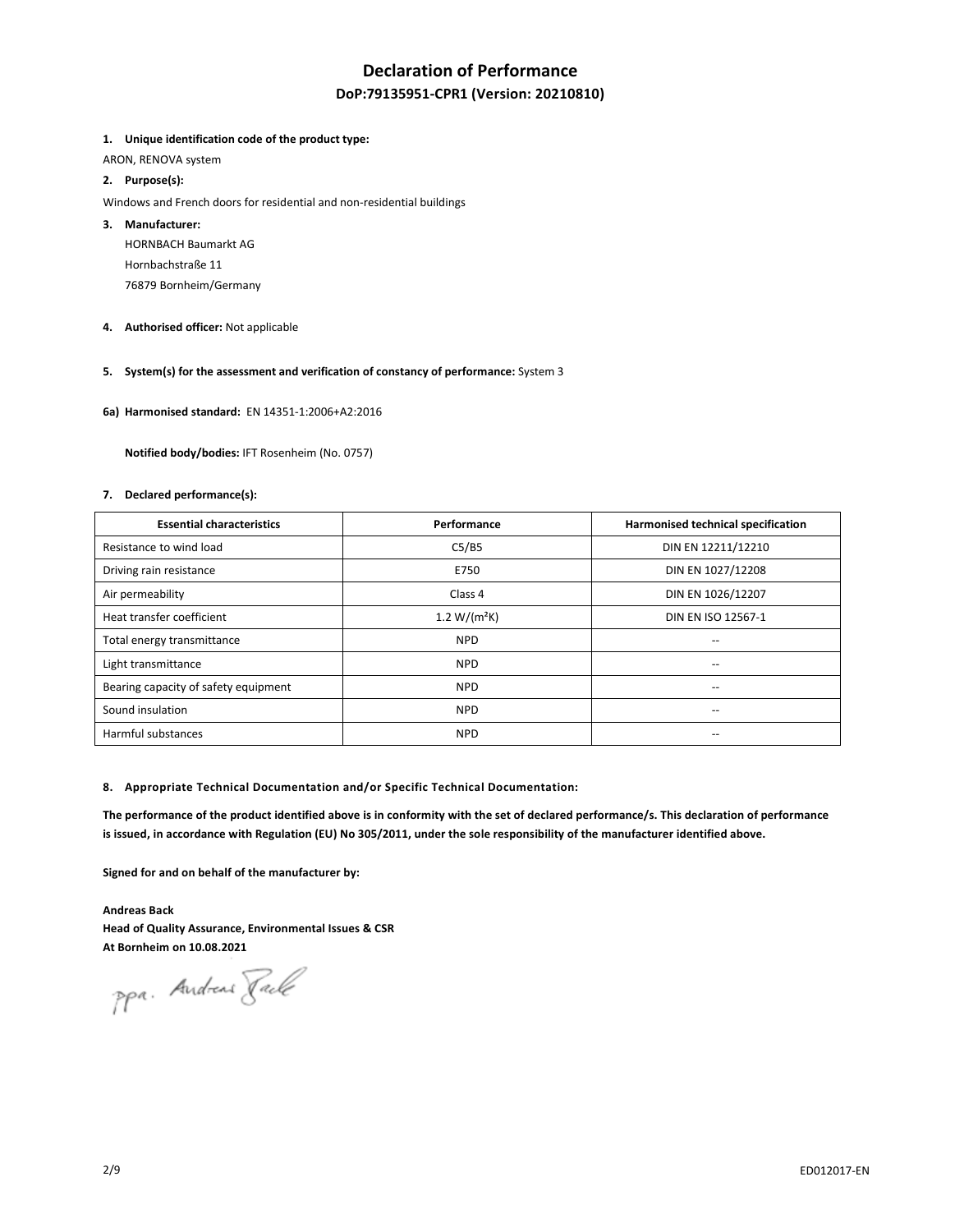# **Déclaration de performance**

## **DoP:79135951-CPR1 (Version 20210810)**

### **1. Code d'identification clair du type de produit :**

ARON, System RENOVA

## **2. Utilisation(s) prévue(s) :**

- Fenêtres et portes-fenêtres pour bâtiments résidentiels ou non-résidentiels
- **3. Fabricant :** 
	- HORNBACH Baumarkt AG Hornbachstraße 11 76879 Bornheim/Germany
- **4. Responsable :** non pertinent
- **5. Système(s) pour évaluer et contrôler la résistance de performance :** Système 3
- **6a) Norme harmonisée :** EN 14351-1:2006+A2:2016

 **Institut(s) notifié(s) :** IFT Rosenheim (n° 0757)

### **7. Performance(s) déclarée(s) :**

| Caractéristiques essentielles                     | Performance                         | Spécifications techniques harmonisées |
|---------------------------------------------------|-------------------------------------|---------------------------------------|
| Résistance au vent                                | C5/B5                               | DIN EN 12211/12210                    |
| Etanchéité aux précipitations                     | E750                                | DIN EN 1027/12208                     |
| Perméabilité à l'air                              | Classe 4                            | DIN EN 1026/12207                     |
| Coefficient de transmission thermique             | $1,2 W/(m^2K)$                      | DIN EN ISO 12567-1                    |
| Coefficient global de transmission<br>énergétique | NPD (pas de performance déterminée) |                                       |
| Degré de transmission lumineuse                   | NPD (pas de performance déterminée) |                                       |
| Viabilité du dispositif de sécurité               | NPD (pas de performance déterminée) |                                       |
| Protection acoustique                             | NPD (pas de performance déterminée) |                                       |
| Substances dangereuses                            | NPD (pas de performance déterminée) | --                                    |

**8. Documentation technique appropriée et/ou documentation technique spécifique :** 

**Les performances du produit identifié ci-dessus sont conformes aux performances déclarées. Conformément au règlement (UE) n o 305/2011, la présente déclaration des performances est établie sous la seule responsabilité du fabricant mentionné ci-dessus.** 

**Signé pour le fabricant et en son nom par :** 

**Andreas Back Directeur Management de la qualité & CSR À Bornheim, le 10.08.2021** 

ppa. Andreas Pack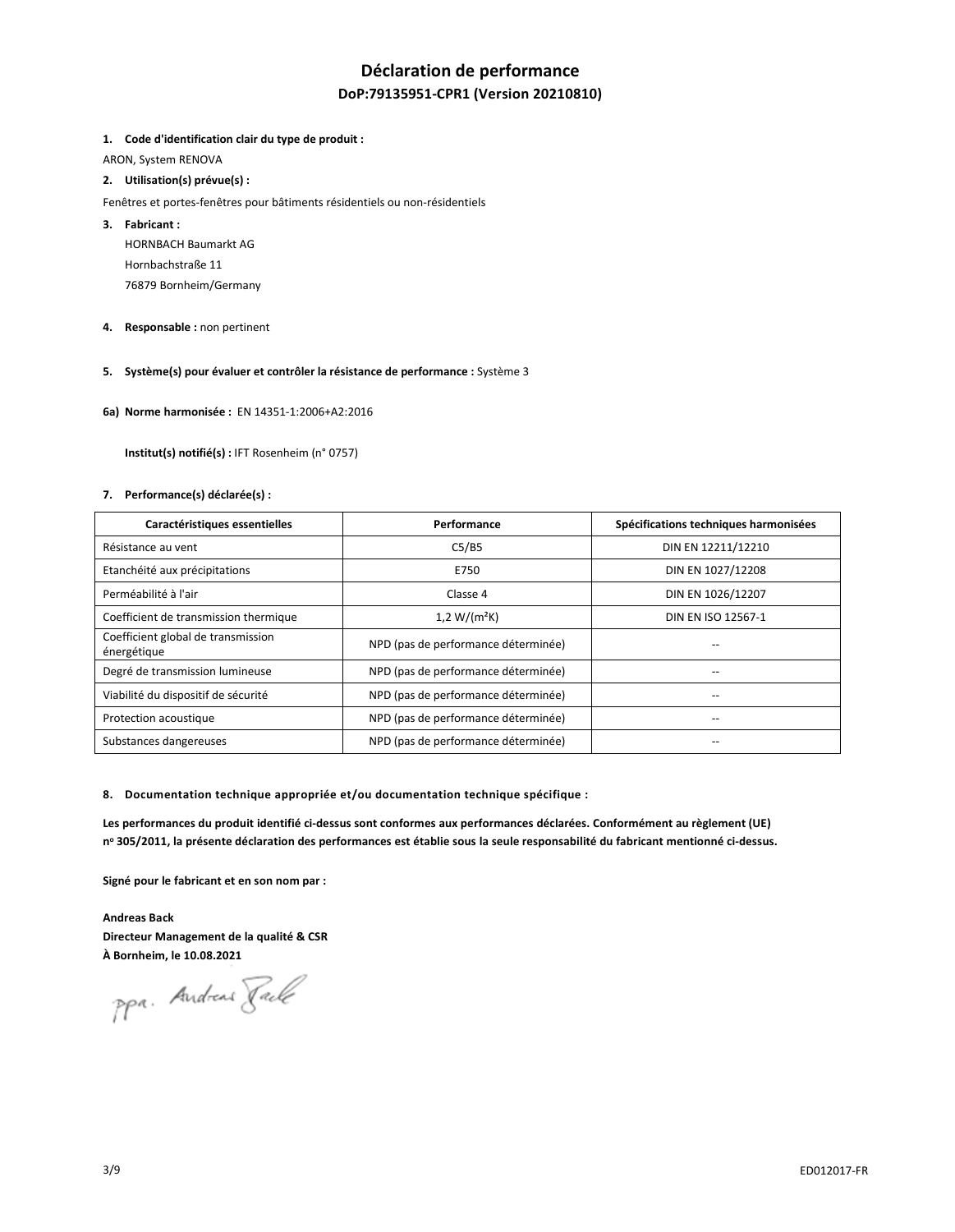# **Dichiarazione di prestazione**

## **DoP:79135951-CPR1 (Versione 20210810)**

#### **1. Codice univoco del tipo di prodotto:**

ARON, sistema RENOVA

## **2. Scopo/i d'impiego:**

Finestre e porte-finestre per edifici abitativi e non abitativi

## **3. Fabbricante:**

HORNBACH Baumarkt AG Hornbachstraße 11 76879 Bornheim/Germany

**4. Responsabile:** non pertinente

## **5. Sistema/i di valutazione e controllo della resistenza del prodotto:** Sistema 3

**6a) Norma armonizzata:** EN 14351-1:2006+A2:2016

 **Organismo/i notificato/i:** IFT Rosenheim (n. 0757)

#### **7. Prestazione/i dichiarata/e:**

| Caratteristiche essenziali                     | Prestazione                           | Specifiche tecniche armonizzate |
|------------------------------------------------|---------------------------------------|---------------------------------|
| Resistenza al carico vento                     | C5/B5                                 | DIN EN 12211/12210              |
| Tenuta alla pioggia battente                   | E750                                  | DIN EN 1027/12208               |
| Permeabilità all'aria                          | Classe 4                              | DIN EN 1026/12207               |
| Coefficiente di trasmissione termica           | $1,2 W/(m^2K)$                        | DIN EN ISO 12567-1              |
| Grado di passaggio totale dell'energia         | NPD (nessuna performance determinata) |                                 |
| Grado di trasmissione della luce               | <b>NPD</b>                            | --                              |
| Capacità portante del dispositivo di sicurezza | <b>NPD</b>                            | --                              |
| Insonorizzazione                               | <b>NPD</b>                            |                                 |
| Sostanze pericolose                            | <b>NPD</b>                            |                                 |

#### **8. Documentazione tecnica appropriata e/o documentazione tecnica specifica:**

**La prestazione del prodotto sopra identificato è conforme all'insieme delle prestazioni dichiarate. La presente dichiarazione di responsabilità viene emessa, in conformità al regolamento (UE) n. 305/2011, sotto la sola responsabilità del fabbricante sopra identificato.** 

**Firmato a nome e per conto del fabbricante da:** 

**Andreas Back Responsabile Qualità & CSR In Bornheim addì 10.08.2021** 

ppa. Andreas Fack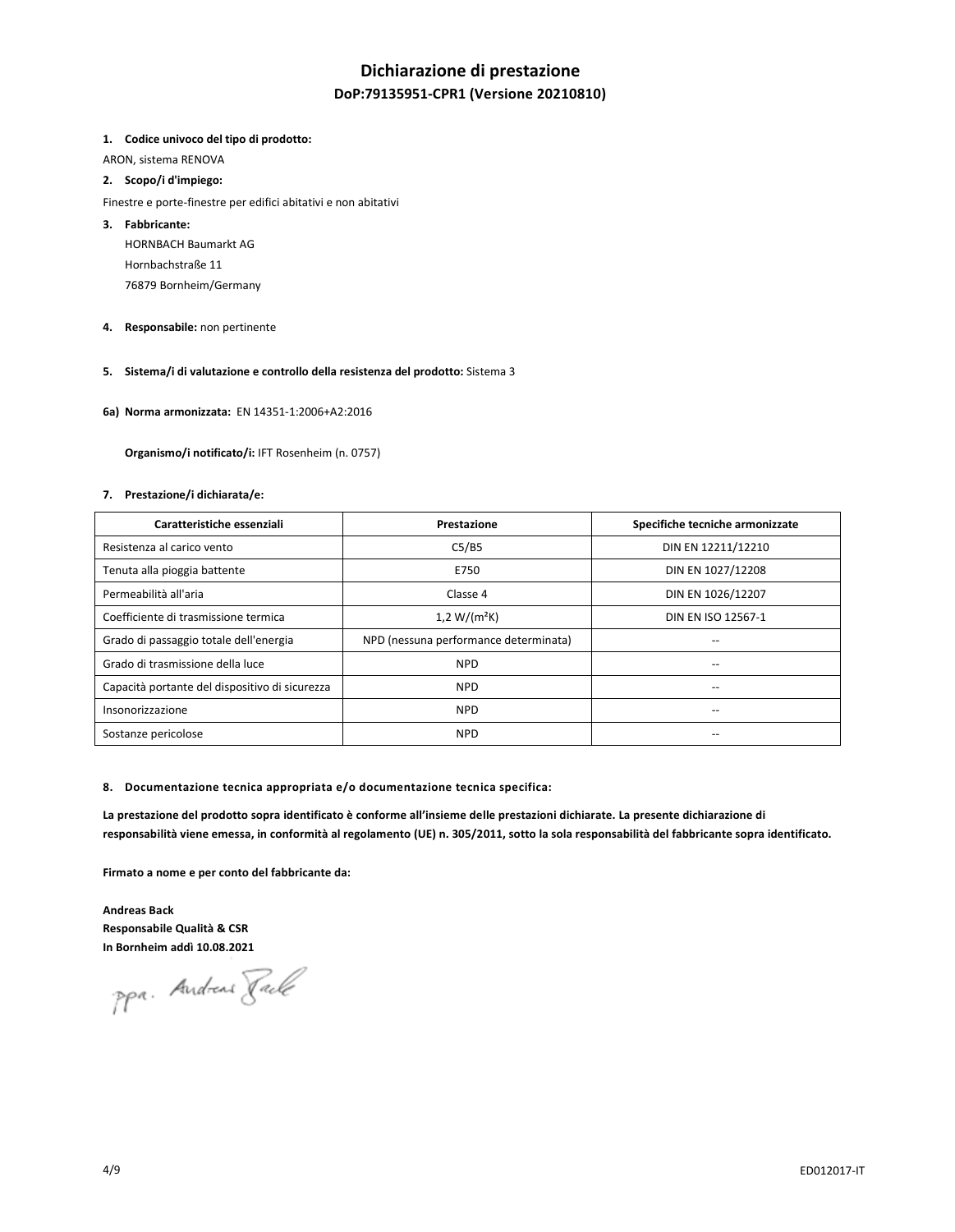# **Prestatieverklaring DoP:79135951-CPR1 (Versie 20210810)**

## **1. Unieke identificatiecode van het producttype:**

ARON, systeem RENOVA

## **2. Gebruiksdoel(en):**

- Ramen en glazen deuren voor woon- en niet-woongebouwen
- **3. Fabrikant:**

HORNBACH Baumarkt AG Hornbachstraße 11 76879 Bornheim/Duitsland

**4. Gevolmachtigde:** niet van toepassing

## **5. Syste(e)m(en) voor de beoordeling en verificatie van de bestendigheid van de prestaties:** Systeem 3

**6a) Geharmoniseerde norm:** EN 14351-1:2006+A2:2016

 **Aangemelde instantie(s):** IFT Rosenheim (nr. 0757)

#### **7. Aangegeven prestatie(s):**

| Essentiële kenmerken                           | Prestatie      | Geharmoniseerde technische specificatie |
|------------------------------------------------|----------------|-----------------------------------------|
| Weerstand tegen windbelasting                  | C5/B5          | NEN-EN 12211/12210                      |
| Slagregendichtheid                             | E750           | NEN-EN 1027/12208                       |
| Luchtdoorlatendheid                            | Klasse 4       | NEN-EN 1026/12207                       |
| Warmtedoorgangscoëfficiënt                     | $1,2 W/(m^2K)$ | NEN-EN-ISO 12567-1                      |
| Totale energiedoorlatingsfactor                | <b>NPD</b>     | --                                      |
| Lichttransmissiegraad                          | <b>NPD</b>     | --                                      |
| Draagvermogen van de<br>veiligheidsvoorziening | <b>NPD</b>     |                                         |
| Geluidswering                                  | <b>NPD</b>     | --                                      |
| Gevaarlijke substanties                        | <b>NPD</b>     |                                         |

#### **8. Geëigende technische documentatie en/of specifieke technische documentatie:**

**De prestaties van het hierboven omschreven product zijn conform de aangegeven prestaties. Deze prestatieverklaring wordt in overeenstemming met Verordening (EU) nr. 305/2011 onder de exclusieve verantwoordelijkheid van de hierboven vermelde fabrikant verstrekt.** 

**Ondertekend voor en namens de fabrikant door:** 

**Andreas Back hoofd Kwaliteitsmanagement & CSR Te Bornheim op 10.08.2021** 

ppa. Andreas Fack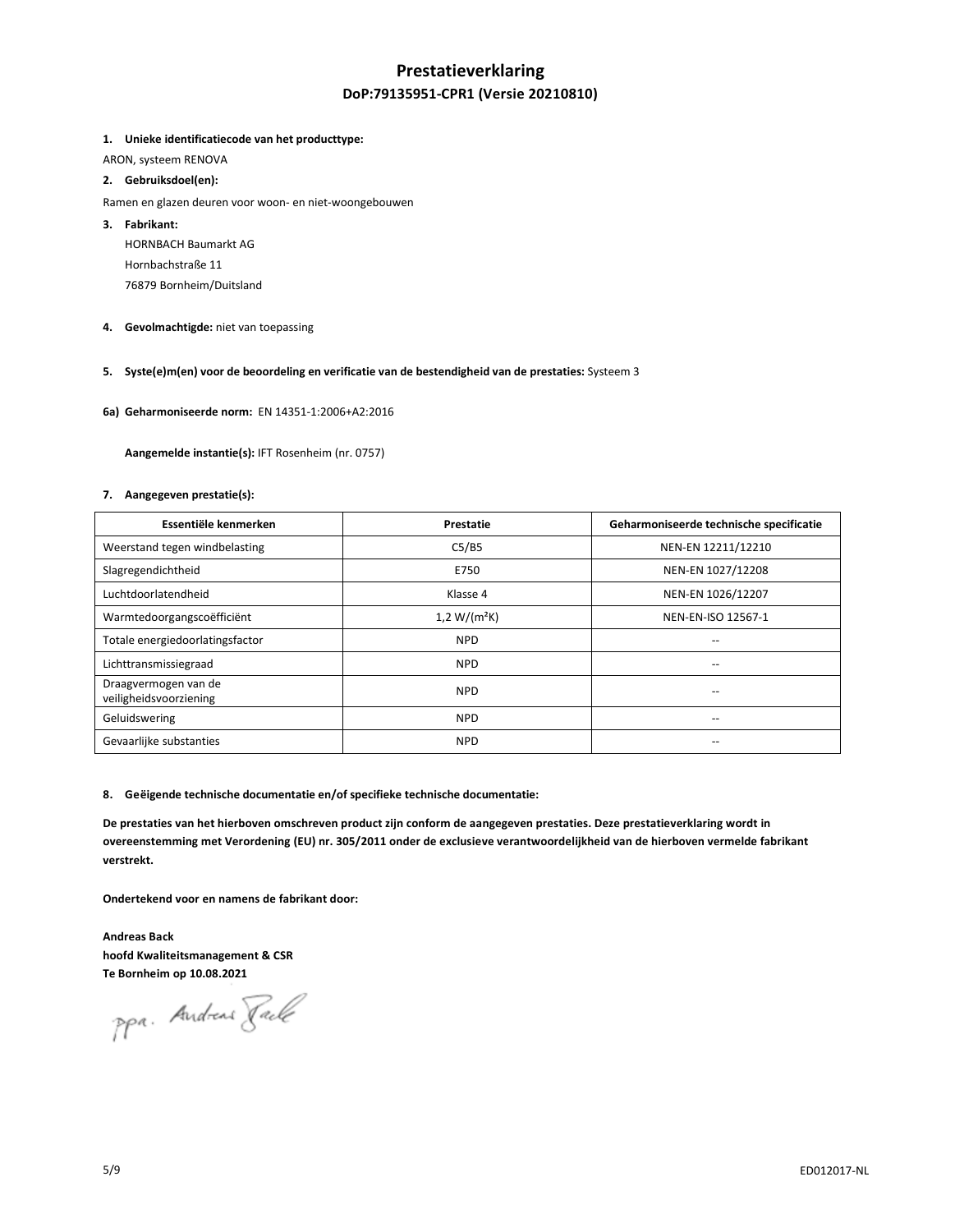## **Prestandadeklaration**

## **DoP:79135951-CPR1 (Version 20210810)**

### **1. Unik ID-kod för produkttypen:**

ARON, system RENOVA

## **2. Användningsändamål:**

- Fönster och fönsterdörrar för bostads- och icke-bostadshus
- **3. Tillverkare:** 
	- HORNBACH Baumarkt AG Hornbachstraße 11 76879 Bornheim/Tyskland
- **4. Befullmäktigad:** irrelevant
- **5. System för värdering och kontroll av prestandakontinuitet:** System 3
- **6a) Harmoniserad standard:** EN 14351-1:2006+A2:2016

 **Officiellt certifieringsorgan:** IFT Rosenheim (nr 0757)

#### **7. Deklarerad(e) prestanda:**

| Väsentliga kännetecken         | Prestanda      | Harmoniserad teknisk specifikation |
|--------------------------------|----------------|------------------------------------|
| Motstånd mot vindkraft         | C5/B5          | DIN EN 12211/12210                 |
| Täthet vid slagregn            | E750           | DIN EN 1027/12208                  |
| Luftgenomtränglighet           | Klass 4        | DIN EN 1026/12207                  |
| Värmegenomgångskoefficient     | $1,2 W/(m^2K)$ | DIN EN ISO 12567-1                 |
| Total energitransmittans       | ej fastställd  | --                                 |
| Ljustransmissionsfaktor        | ej fastställd  |                                    |
| Säkerhetsanordningens bärighet | ej fastställd  | --                                 |
| Ljudisolering                  | ej fastställd  | $\overline{\phantom{a}}$           |
| Farliga substanser             | ej fastställd  | $\overline{\phantom{a}}$           |

#### **8. Lämplig teknisk dokumentation och/eller särskild teknisk dokumentation:**

**Prestandan för ovanstående produkt överensstämmer med den angivna prestandan. Denna prestandadeklaration har utfärdats i enlighet med förordning (EU) nr 305/2011 på eget ansvar av den tillverkare som anges ovan.** 

**Undertecknad på tillverkarens vägnar av:** 

**Andreas Back ledare för kvalitetsmanagement & CSR Bornheim den 10.08.2021** 

ppa. Andreas Fack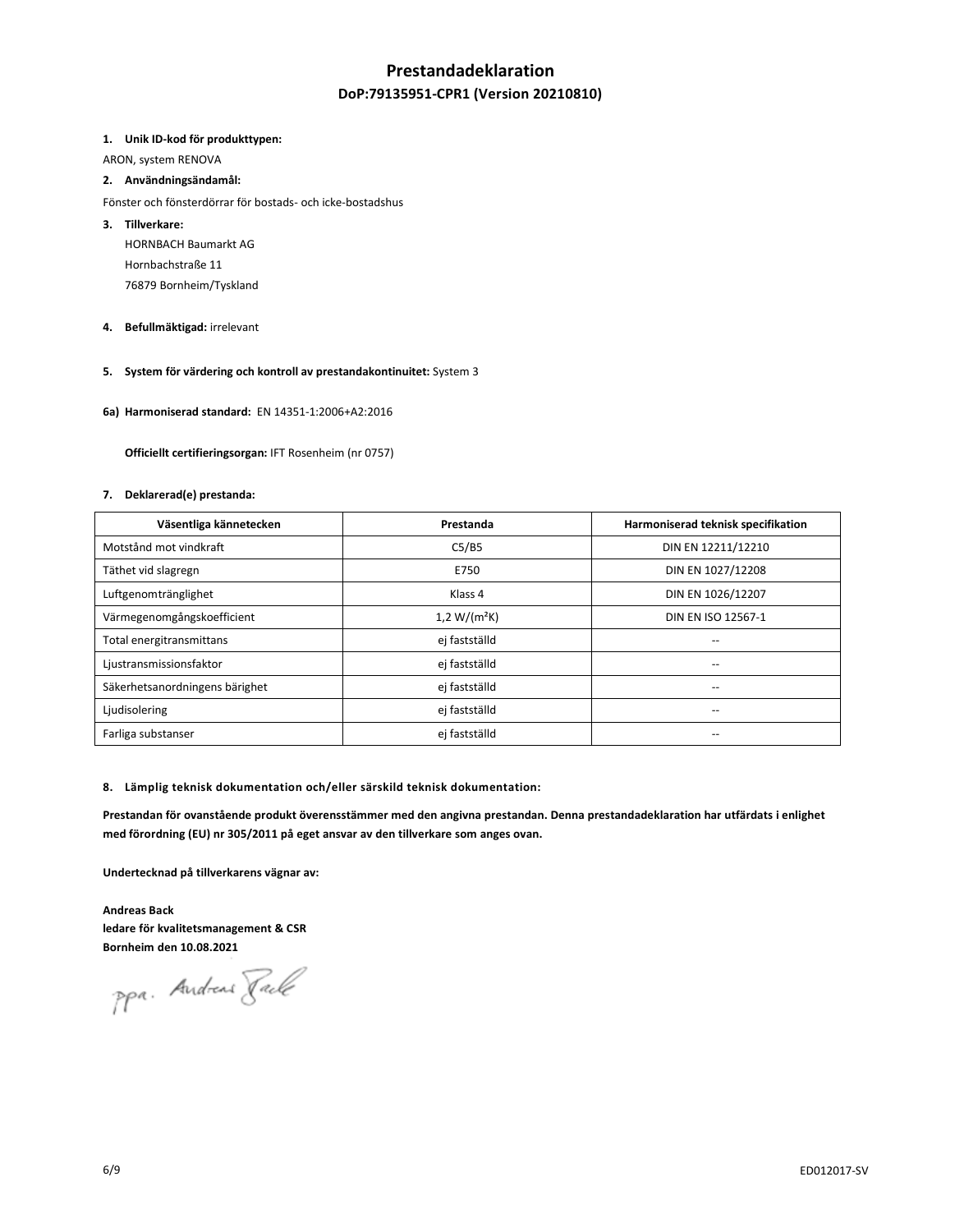# **Prohlášení o výkonu DoP:79135951-CPR1 (Verze 20210810)**

## **1. Jednoznačný identifikační kód typu výrobku:**

ARON, systém RENOVA

- **2. Účel(y) použití:**
- Okna a balkónové dveře pro bytové a nebytové budovy
- **3. Výrobce:** 
	- HORNBACH Baumarkt AG Hornbachstraße 11 76879 Bornheim/Německo
- **4. Zplnomocněná osoba:** irelevantní
- **5. Systém(y) pro hodnocení a kontrolu výkonové stálosti:** Systém 3
- **6a) Harmonizovaná norma:** EN 14351-1:2006+A2:2016

 **Notifikované(á) místo(a):** IFT Rosenheim (č. 0757)

### **7. Prohlášený(é) výkon(y):**

| Podstatné vlastnosti             | Výkon                              | Harmonizovaná technická specifikace |
|----------------------------------|------------------------------------|-------------------------------------|
| Odolnost proti zatížení větrem   | C5/B5                              | DIN EN 12211/12210                  |
| Těsnost vůči nárazovému dešti    | E750                               | DIN EN 1027/12208                   |
| Průvzdušnost                     | Třída 4                            | DIN EN 1026/12207                   |
| Součinitel prostupu tepla        | $1,2 W/(m^2K)$                     | DIN EN ISO 12567-1                  |
| Celková prostupnost energie      | NPD (žádný ukazatel není stanoven) |                                     |
| Stupeň prostupu světla           | NPD (žádný ukazatel není stanoven) |                                     |
| Únosnost bezpečnostního zařízení | NPD (žádný ukazatel není stanoven) | --                                  |
| Zvuková izolace                  | NPD (žádný ukazatel není stanoven) | --                                  |
| Nebezpečné látky                 | NPD (žádný ukazatel není stanoven) |                                     |

#### **8. Příslušná technická dokumentace a/nebo specifická technická dokumentace:**

Vlastnosti výše uvedeného výrobku jsou ve shodě se souborem deklarovaných vlastností. Toto prohlášení o vlastnostech se v souladu s **nařízením (EU) č. 305/2011 vydává na výhradní odpovědnost výrobce uvedeného výše.**

**Podepsáno za výrobce a jeho jménem:** 

**Andreas Back vedoucí oddělení kvality & CSR V Bornheim dne 10.08.2021** 

ppa. Andreas Faile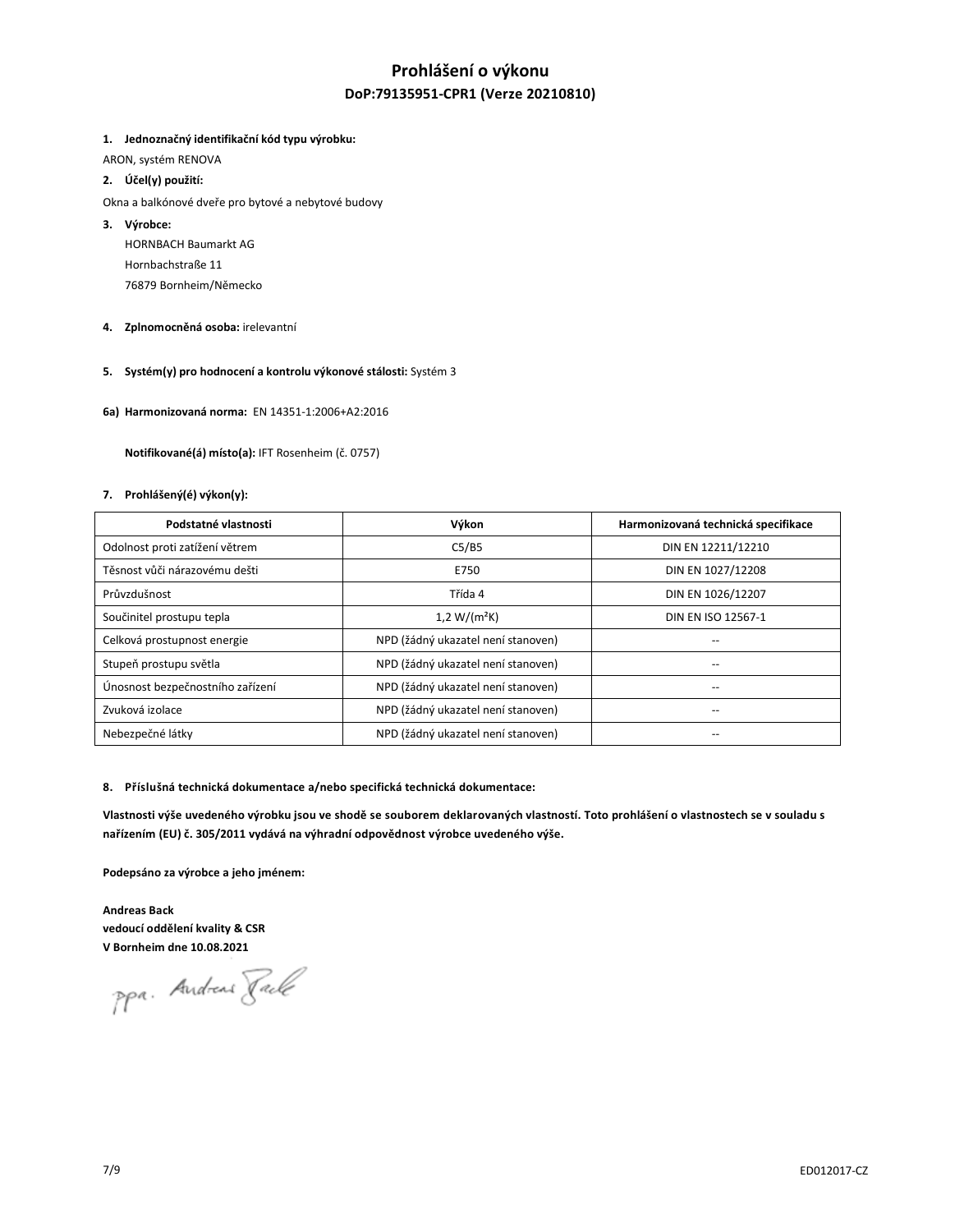# **Vyhlásenie o výkone DoP:79135951-CPR1 (Verzia 20210810)**

## **1. Jednoznačný identifikačný kód typu výrobku:**

ARON, systém RENOVA

## **2. Účel(y) použitia:**

- Okná a presklené dvere pre bytové a nebytové priestory
- **3. Výrobca:** 
	- HORNBACH Baumarkt AG Hornbachstraße 11 76879 Bornheim/Germany
- **4. Splnomocnená osoba:** nevhodné
- **5. Systém(y) na hodnotenie a kontrolu trvanlivosti výkonu** Systém 3
- **6a) Harmonizovaná norma:** EN 14351-1:2006+A2:2016

 **Notifikované miesto(a):** IFT Rosenheim (č.0757 )

### **7. Vyhlásený výkon(y):**

| Dôležité znaky                    | Výkon          | Harmonizovaná technická špecifikácia  |
|-----------------------------------|----------------|---------------------------------------|
| Odpor proti zaťaženiu vetrom      | C5/B5          | DIN EN 12211/12210                    |
| Utesnenie proti nárazom dažďa     | E750           | DIN EN 1027/12208                     |
| Priepustnosť vzduchu              | Trieda 4       | DIN EN 1026/12207                     |
| Koeficient priechodu tepla        | $1,2 W/(m^2K)$ | DIN EN ISO 12567-1                    |
| Celkový stupeň priechodu energie  | <b>NPD</b>     | --                                    |
| Stupeň prenosu svetla             | <b>NPD</b>     |                                       |
| Nosnosť bezpečnostného zariadenia | <b>NPD</b>     | $\hspace{0.05cm}$ – $\hspace{0.05cm}$ |
| Ochrana pred hlukom               | <b>NPD</b>     | --                                    |
| Nebezpečné látky                  | <b>NPD</b>     |                                       |

#### **8. Vhodná technická dokumentácia a/alebo špecifická technická dokumentácia:**

**Uvedené parametre výrobku sú v zhode so súborom deklarovaných parametrov. Toto vyhlásenie o parametroch sa v súlade s nariadením (EU) č. 305/2011 vydáva na výhradnú zodpovednosť uvedeného výrobcu.**

**Podpísal(-a) za a v mene výrobcu:** 

**Andreas Back vedúci manažmentu kvality & CSR V Bornheim dňa 10.08.2021**

ppa. Andreas Fack